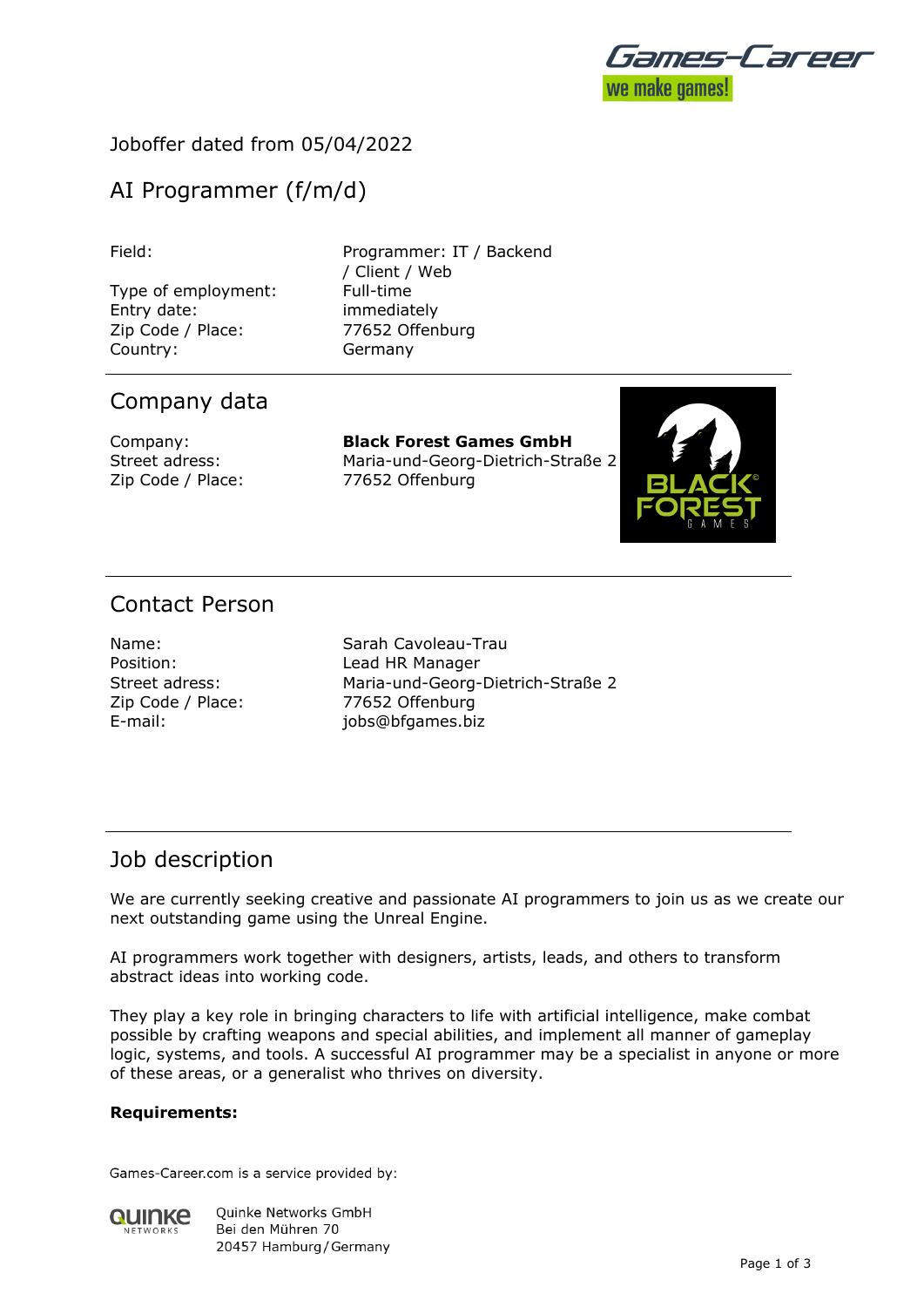

- Solid working knowledge of  $C++$  with creative problem solving
- A university degree (not necessarily in computer science)
- Experience with recent AAA character-based games
- Passion for video games
- English language skills

#### **Reporting Lines:**

You will directly report to our Executive Technical DirectorThree team leads directly reporting to you

 $\Box$ 

#### **Not required, but a huge plus:**

- 3+ years' experience at a game studio and completion of at least one game
- General experience with Unreal Engine 4
- Experience with AI in UE4 (behavior trees and blueprints)
- Experience with 3D graphics / rendering pipelines
- Experience with 2D graphics / user interfaces
- Strong linear algebra skills

#### **Assessment:**

- $\bullet$  CV
- Code samples (optional submit only code that you wrote and own)
- Test task\* (expect about 8 hours, can be spread over two/three days)
- Online video interview
- Ideally on-site interview if possible, otherwise second online

#### $\Box$

### **\*Test Task Information:**

Here is some frequently requested information regarding the test task:

- The test is a self-contained Visual Studio project written in C++.
- Expect the test to take about 8 hours. Can be spread over two or three days.
- Complete as much of the test as you can in the given time.
- You will write code, troubleshoot bugs, and optimize.
- Correctness, approach, ability to follow directions, and style will be evaluated.

#### **What else do we offer?**

- Flexible working hours
- 30 days of holiday
- Competitive salary
- Green office, fresh fruits, coffee and drinks
- Fitness area in the studio
- 

Games-Career.com is a service provided by:



**Ouinke Networks GmbH** Bei den Mühren 70 20457 Hamburg / Germany